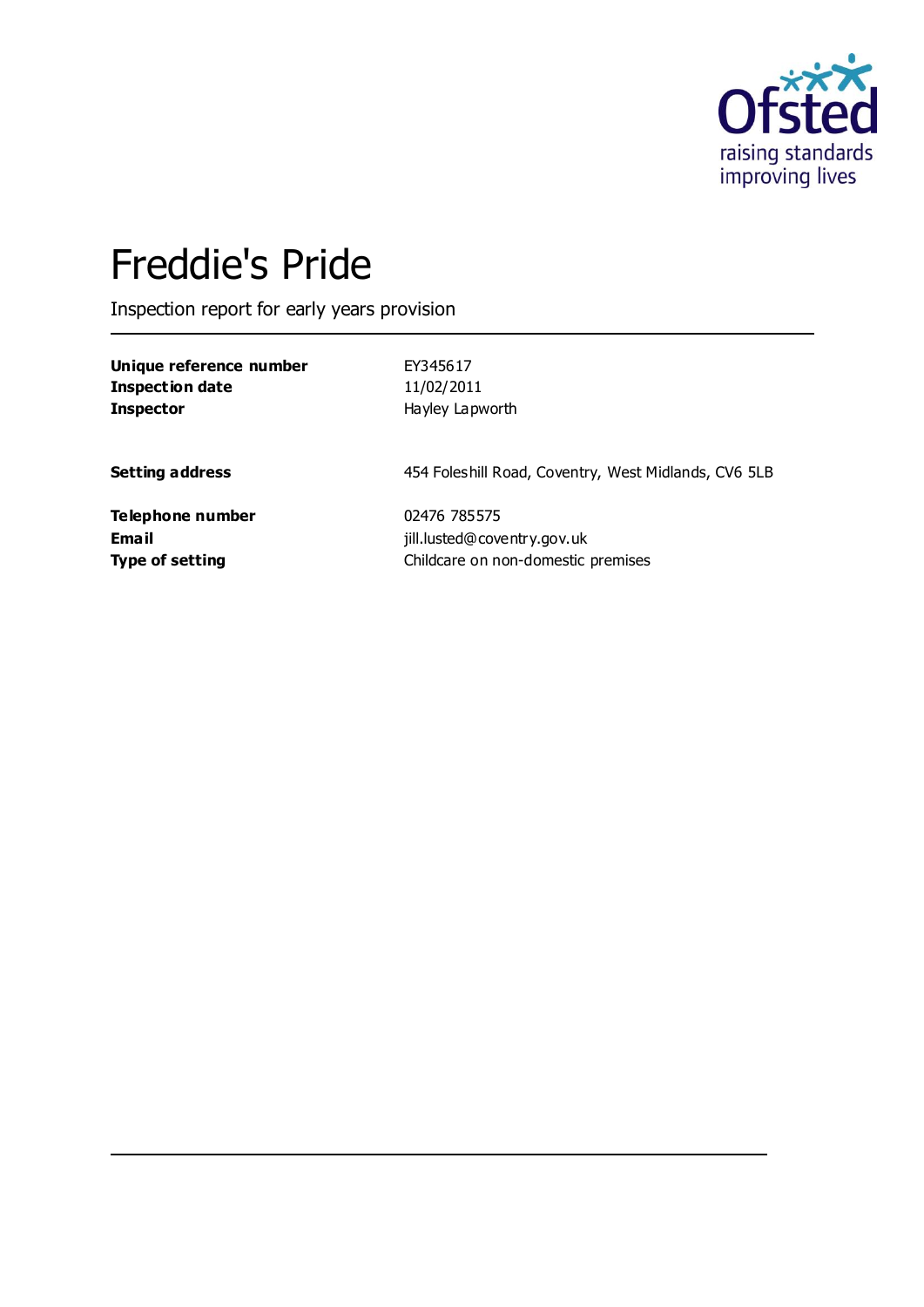The Office for Standards in Education, Children's Services and Skills (Ofsted) regulates and inspects to achieve excellence in the care of children and young people, and in education and skills for learners of all ages. It regulates and inspects childcare and children's social care, and inspects the Children and Family Court Advisory Support Service (Cafcass), schools, colleges, initial teacher training, work-based learning and skills training, adult and community learning, and education and training in prisons and other secure establishments. It assesses council children's services, and inspects services for looked after children, safeguarding and child protection.

If you would like a copy of this document in a different format, such as large print or Braille, please telephone 0300 123 1231, or email enquiries@ofsted.gov.uk.

You may copy all or parts of this document for non-commercial educational purposes, as long as you give details of the source and date of publication and do not alter the information in any way.

T: 0300 123 1231 Textphone: 0161 618 8524 E: enquiries@ofsted.gov.uk W: [www.ofsted.gov.uk](http://www.ofsted.gov.uk/)

© Crown copyright 2011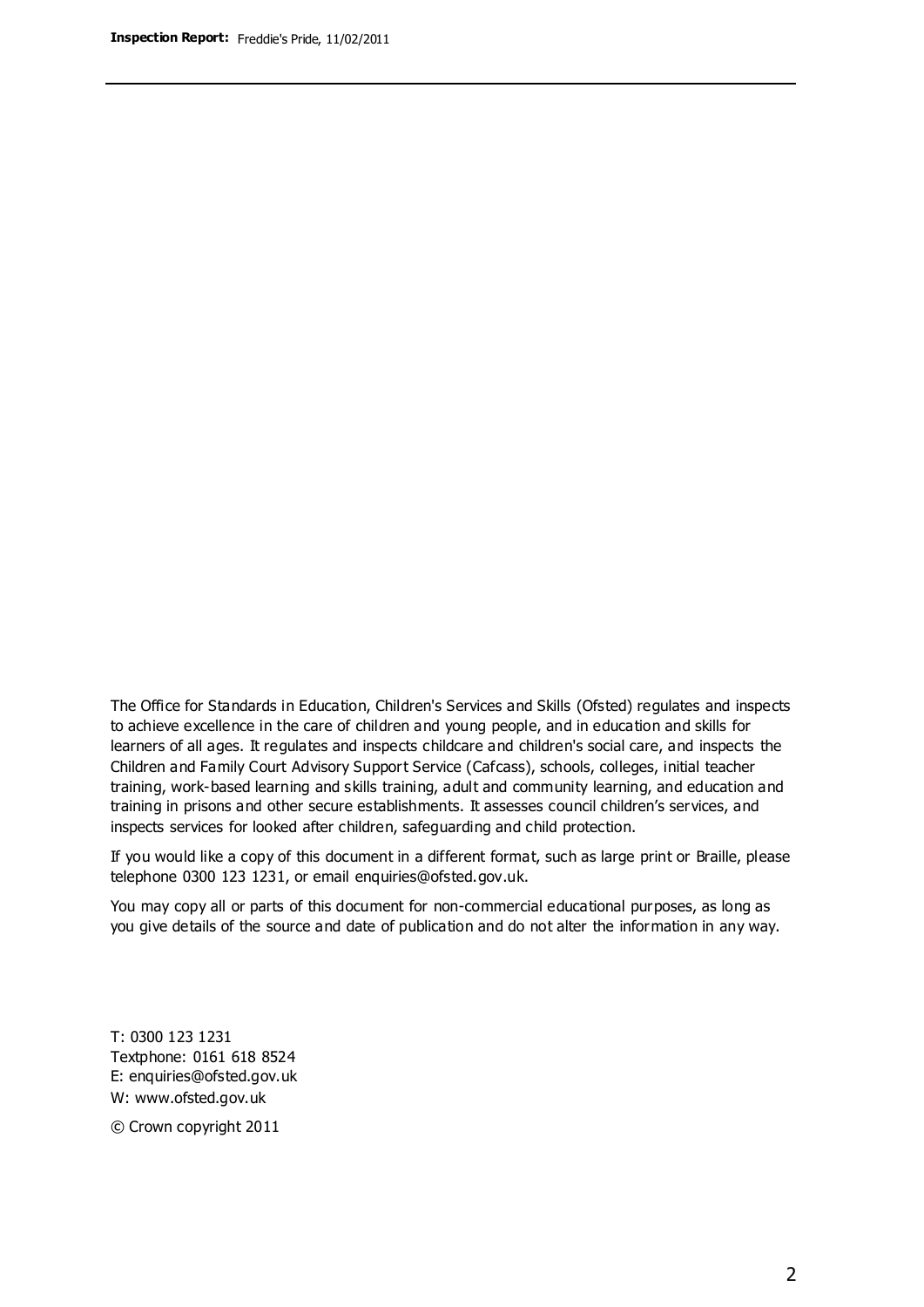#### **Introduction**

This inspection was carried out by Ofsted under Sections 49 and 50 of the Childcare Act 2006 on the quality and standards of the registered early years provision. 'Early years provision' refers to provision regulated by Ofsted for children from birth to 31 August following their fifth birthday (the early years age group). The registered person must ensure that this provision complies with the statutory framework for children's learning, development and welfare, known as the *Early* Years Foundation Stage.

The provider must provide a copy of this report to all parents with children at the setting where reasonably practicable. The provider must provide a copy of the report to any other person who asks for one, but may charge a fee for this service (The Childcare (Inspection) Regulations 2008 regulations 9 and 10).

The setting also makes provision for children older than the early years age group which is registered on the voluntary and/or compulsory part(s) of the Childcare Register. This report does not include an evaluation of that provision, but a comment about compliance with the requirements of the Childcare Register is included in Annex B.

Please see our website for more information about each childcare provider. We publish inspection reports, conditions of registration and details of complaints we receive where we or the provider take action to meet the requirements of registration.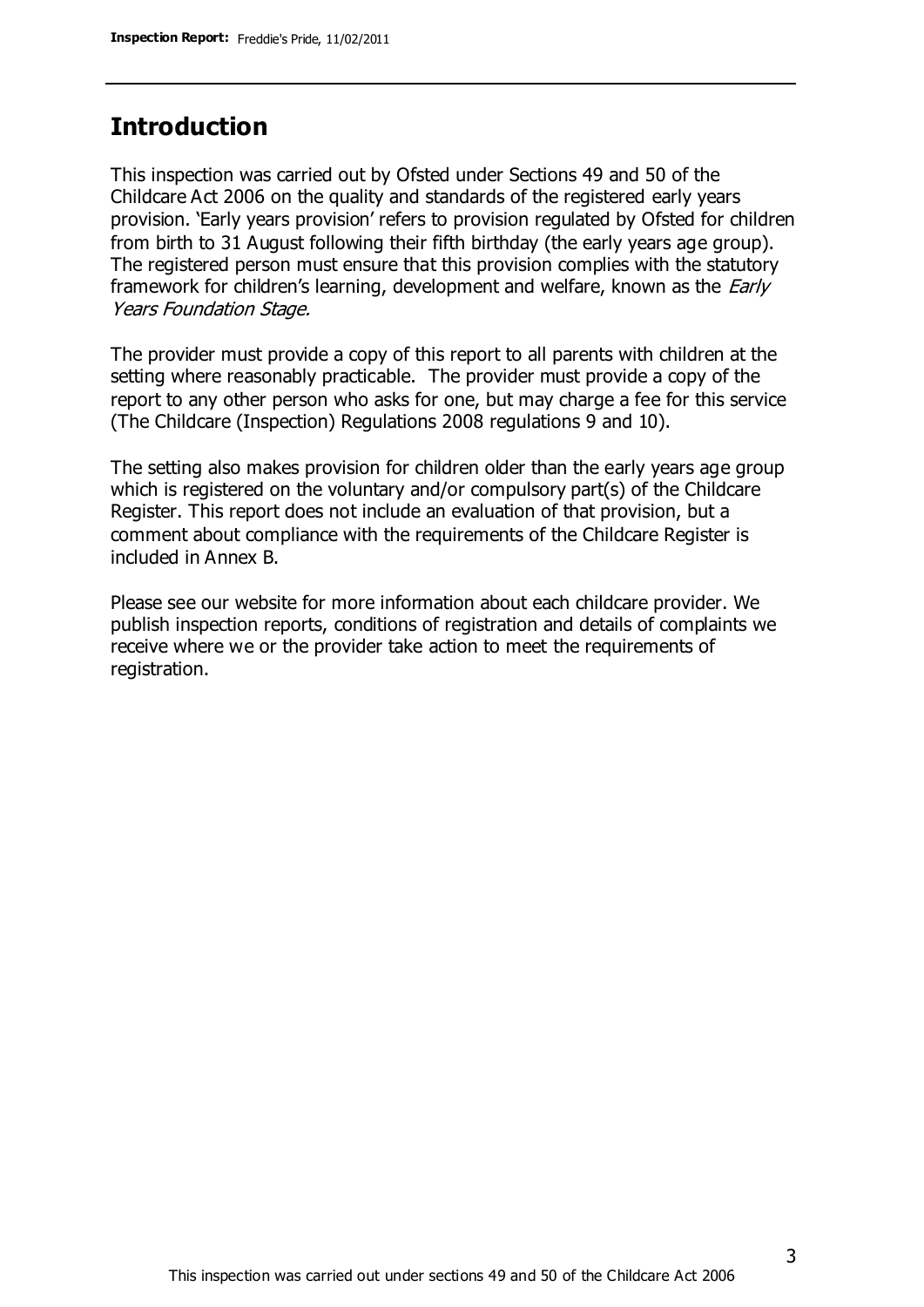### **Description of the setting**

Freddie's Pride Nursery operates from purpose-built accommodation within Foleshill Children's Services Centre. It is situated in the north of Coventry, West Midlands. The nursery has two spacious play rooms, a sensory room and associated facilities. There is also a large outdoor play area. The nursery is open each weekday from 8.30am to 4.30pm, for 50 weeks of the year

The nursery is registered to care for 40 children at any one time. The nursery is registered on the Early Years Register and the compulsory and voluntary parts of the Childcare Register. There are currently 45 children on roll in the early year's age group. Children come from the local community. The nursery supports children with learning difficulties and/or disabilities and children who speak English as an additional language.

The nursery employs 15 members of staff to work directly with the children, all of whom are qualified from Level 3 upwards. The nursery receives support from the local authority.

### **The overall effectiveness of the early years provision**

Overall the quality of the provision is outstanding.

Children are keen to learn and thoroughly relish their time in this nursery. Staff are genuinely happy in their roles and they create a stimulating, vibrant and welcoming environment where children's interests and needs are consistently encouraged. They meet children's individual developmental needs extremely well and promote children's welfare comprehensively. Senior staff are passionate about inclusion and this is embedded through every aspect of the service. Excellent relationships have been built between children, staff, parents and other professionals. Superb planning for improvement, including the process of selfevaluation, is thoroughly effective.

### **What steps need to be taken to improve provision further?**

To further improve the high quality early years provision the registered person should consider:

continue to develop the written risk assessment to fully include the practice that is in place

### **The effectiveness of leadership and management of the early years provision**

Children are cared for in a safe, secure setting, where staff are deployed effectively to ensure children are well supervised. The clear safeguarding policy, along with the staff's outstanding understanding of child protection procedures results in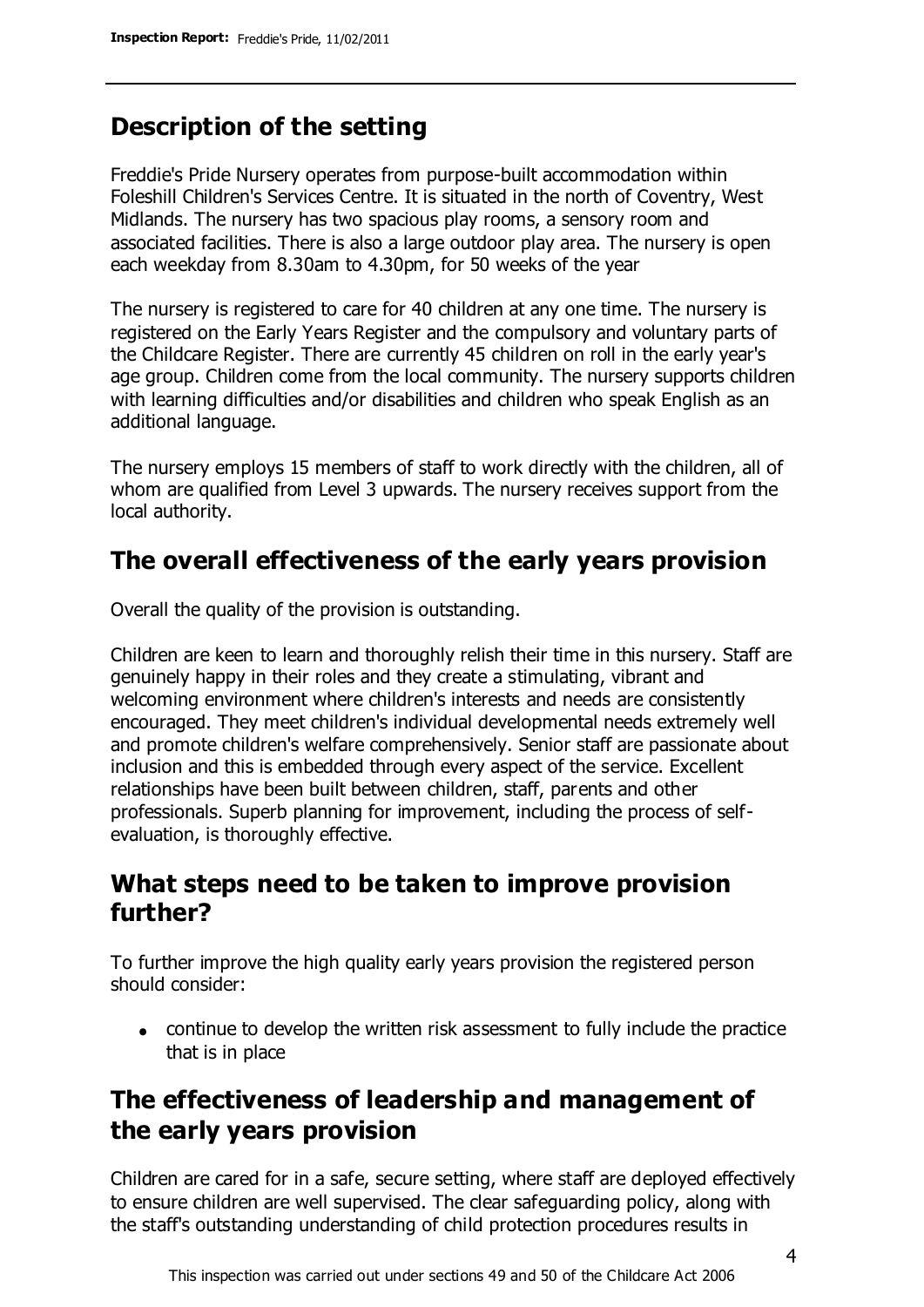children being fully protected. Children are further safeguarded by the nursery's robust recruitment, vetting and induction procedures which help ensure the suitability of staff who work with the children. There is a generally comprehensive risk assessment supported by effective daily checking procedures. Consequently, this ensures that potential hazards are identified and minimised. However, the written record in one area does not fully include the practice that is in place.

There is outstanding capacity for continuous improvement. The manager and staff team are keen to improve the quality and standards of the provision for children and their families, taking time to discuss their practice during appraisals, group supervision meetings and whenever opportunities arise. They are actively using a thorough self-evaluation process which identifies their priorities for the future that will benefit the children and their parents and staff working at the setting. For example, they have been inventive in creating opportunities for parents to become futher involved in the life of the nursery. Other professional's opinions are also welcomed and valued. At the last inspection three recommendations were raised, all of which have been very successfully addressed.

Management and staff work fantastically well together as a cohesive team. Staff who work directly with the children feel valued by management and well supported in their role. Together they have completed a range of child care courses up to Level 6, with all of the staff holding a Level 3 qualification or above. All staff have opportunities to attend short courses, some are identified by management and others selected by individual staff where they have expressed a particular interest. For example, working with children with autism. Consequently, this enhances the already high quality service they provide. Strong systems are in place to ensure that effective inclusive care is provided for every child. The key worker system is highly effective with a buddy key worker identified to take over in the event of absences. Key workers have excellent knowledge of each child's backgrounds and needs. The setting's policies and procedures are effective and inclusive for those children who attend. Staff attitudes, toys and resources promote diversity very well indeed and equipment provided effectively meets the developmental needs of the children who attend.

The environment is extremely welcoming to children, their parents and visitors. Everyone who enters this nursery is warmly welcomed and the staff are sensitive towards the children's needs during separation from their parents. The majority of children are very excited on arrival and can't wait to explore their environment. Children have access to a well organised and attractively displayed range of activities both inside and outdoors. Rooms and corridors are brightly decorated with examples of children's work and photographs of them engrossed in their play. Photographs of staff are displayed introducing them to visitors. The introduction is written in English and in the home language spoken by staff. In total over six languages are spoken by staff, these include Gujarti, Urdu and Punjabi. Consequently, this helps visitors feel secure and develop a sense of belonging. Each child is recognised for their uniqueness and staff are proactive in identifying children's need for additional support as early as possible. They actively share information and records with parents and interagency teams to ensure each child receives the support they need from an early age. As a result, all children are making outstanding progress in relation to their starting points. The manager and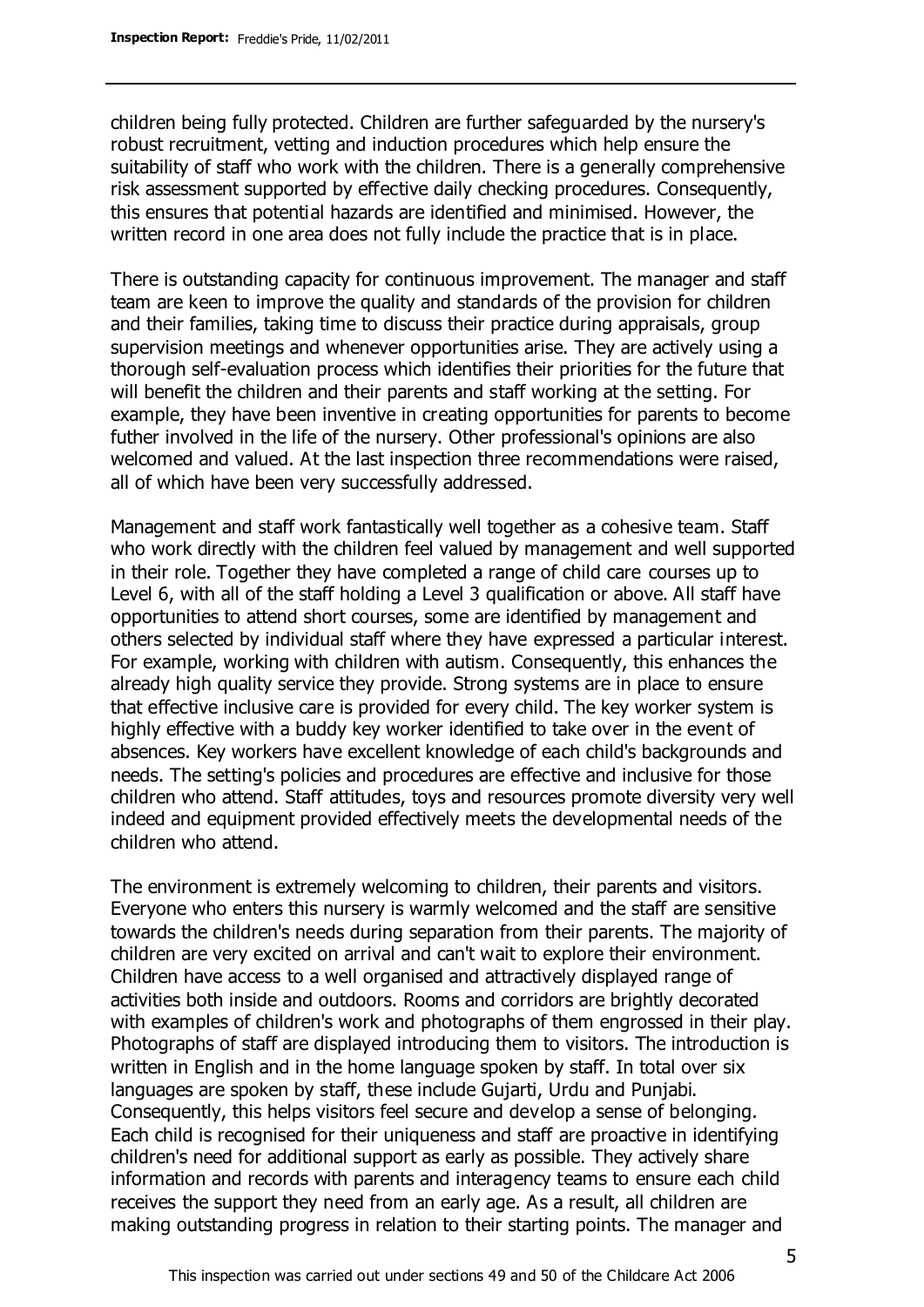staff have established purposeful links with practitioners where children attend more than one setting. This ensures information is readily shared and used to promote children's achievement and well-being.

The partnership with parents is outstanding. Parents are extremely well informed about their child's achievements and progress and they are fully involved in supporting learning and development at home. Valuable resources and activity ideas are loaned to parents to help them enjoy their child's learning. Parents are also eagerly encouraged to spend time in the setting. This is through attending a short course on first aid or participating in one of the many 'sharing together' sessions.

Parents are asked for suggestions on the service provided. Feedback forms include a request for their views on, what they have enjoyed about the 'share together' sessions. Questionnaires are also used to determine parent's views on the nursery as a whole. They are very enthusiastic about this nursery. Parents and grandparents spoken to during the inspection commented positively on many aspects of the provision. For example, they say 'staff are very enthusiastic and friendly and children are well supported'. They especially appreciate the nursery being so well organised and they are happy to leave their children there and their children are happy to be there.

### **The quality and standards of the early years provision and outcomes for children**

Children are provided with excellent opportunities to ensure that they make progress across all areas of learning and development. They are happy, enthusiastic, inquisitive and eager to learn. Planning is flexible, responding to children's individual interests and needs and staff effectively evaluate children's different stages of development in order to plan for them as individuals. Resources for indoor and outdoor play are plentiful, safe, and clean. Children also have opportunities to spend time in the sensory room. Many of the resources are exciting and grasp children's interests extremely well whilst encouraging their natural curiosity as learners.

Children are confident and articulate individuals who love to share their own experiences with staff and visitors to the setting. Their personal, social and emotional development is particularly strong. All children are very well settled and their self-esteem is superbly fostered. This is achieved through staff continually praising their achievements regardless of how big or small they may be. For example, they praise them for eating their noodles and putting on their own coats. Children's independence is fully promoted, for example, they have excellent opportunities to serve their own meals and select resources of their own choice.

Children learn that books can be used for reference as well as for stories. Planned activity sessions ensure that children's individual interests are encouraged. For example, they spend time looking at books about planets and the solar system. They excitedly participate in discussions about astronauts and space rockets and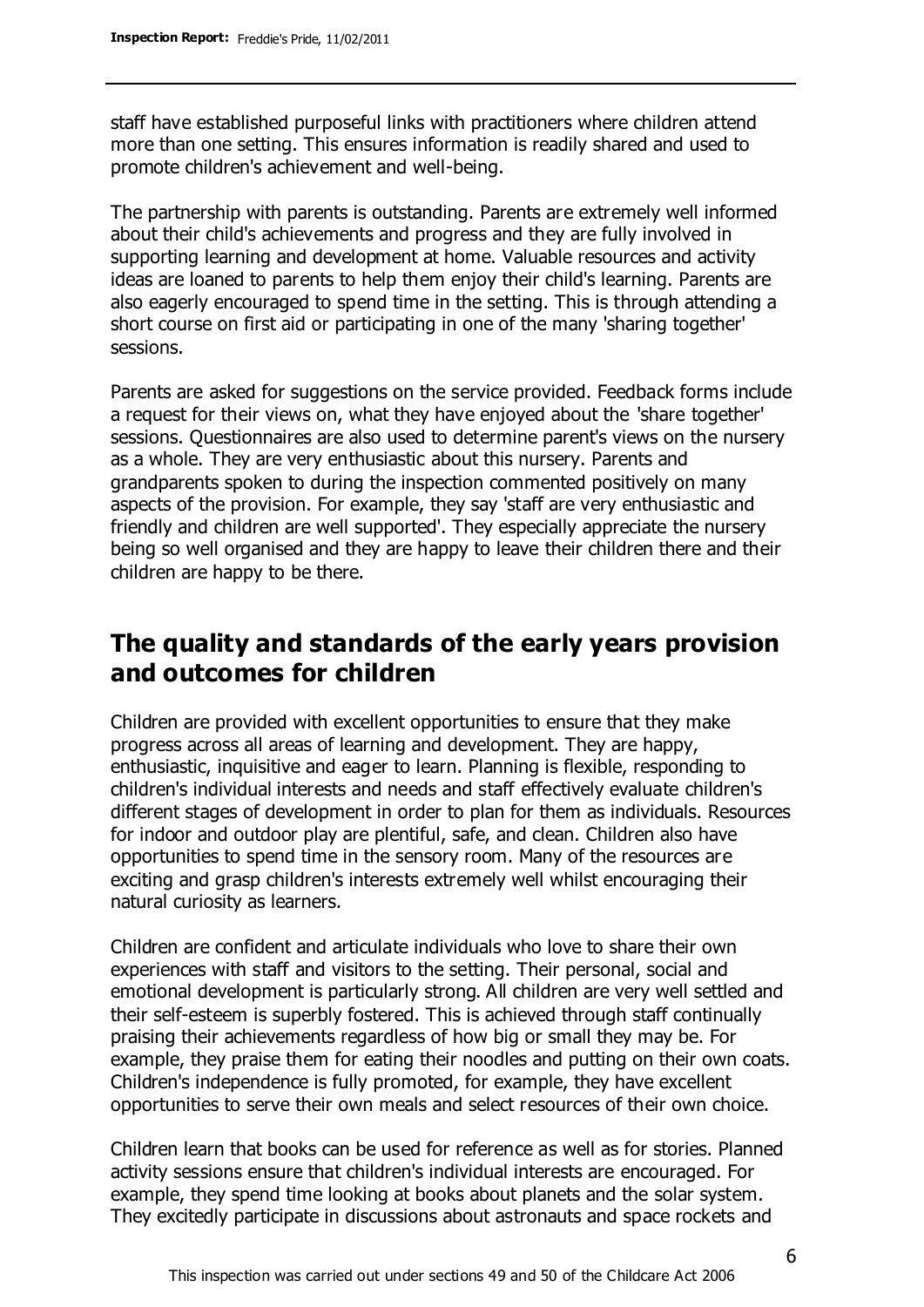what a journey to the moon might be like. Their learning is further enhanced by comparing the differences of living on the moon and living here on earth. Language development is continually promoted by staff. Non-verbal communication is promoted and many children have a good knowledge of basic sign language. They enjoy demonstrating their skills during song and rhyme time. All children are included in group time, staff monitor children's involvement and set them individual challenges. For example, they ask them to choose a song from pictures on the song board. Staff show a real interest in what the children have to say, they listen intently and further promote conversation with open ended questions. Therefore, children feel valued and are confident in communicating with adults. The environment is print rich and children see written words in a range of languages, for example, Polish and Spanish. Consequently, children are learning that print carries meaning.

Children learn how to keep themselves safe. They use a range of tools and utensils whilst participating in cooking activities. They learn about road safety through trips in the local community, such as visiting the post office. Children are aware of good hygiene practices and healthly eating. Regular visits from a dentist encourage their understanding of the importance of healthy eating and oral hygiene. Snack time skills are promoted by staff, through this practice children learn to share, taste and find out about fruits they are less familiar with. Each snack time includes a variety of five different fruits. Meals are cooked on site, they are healthy and nutritious and thoroughly enjoyed by the children who readily help themselves to seconds and thirds. Children are active and understand the benefits of physical activity. Their learning is promoted fully in the outside area. On a daily basis they can experience many activities such as, climbing, riding on wheeled toys, playing in the sand pit or simply running around in the open space.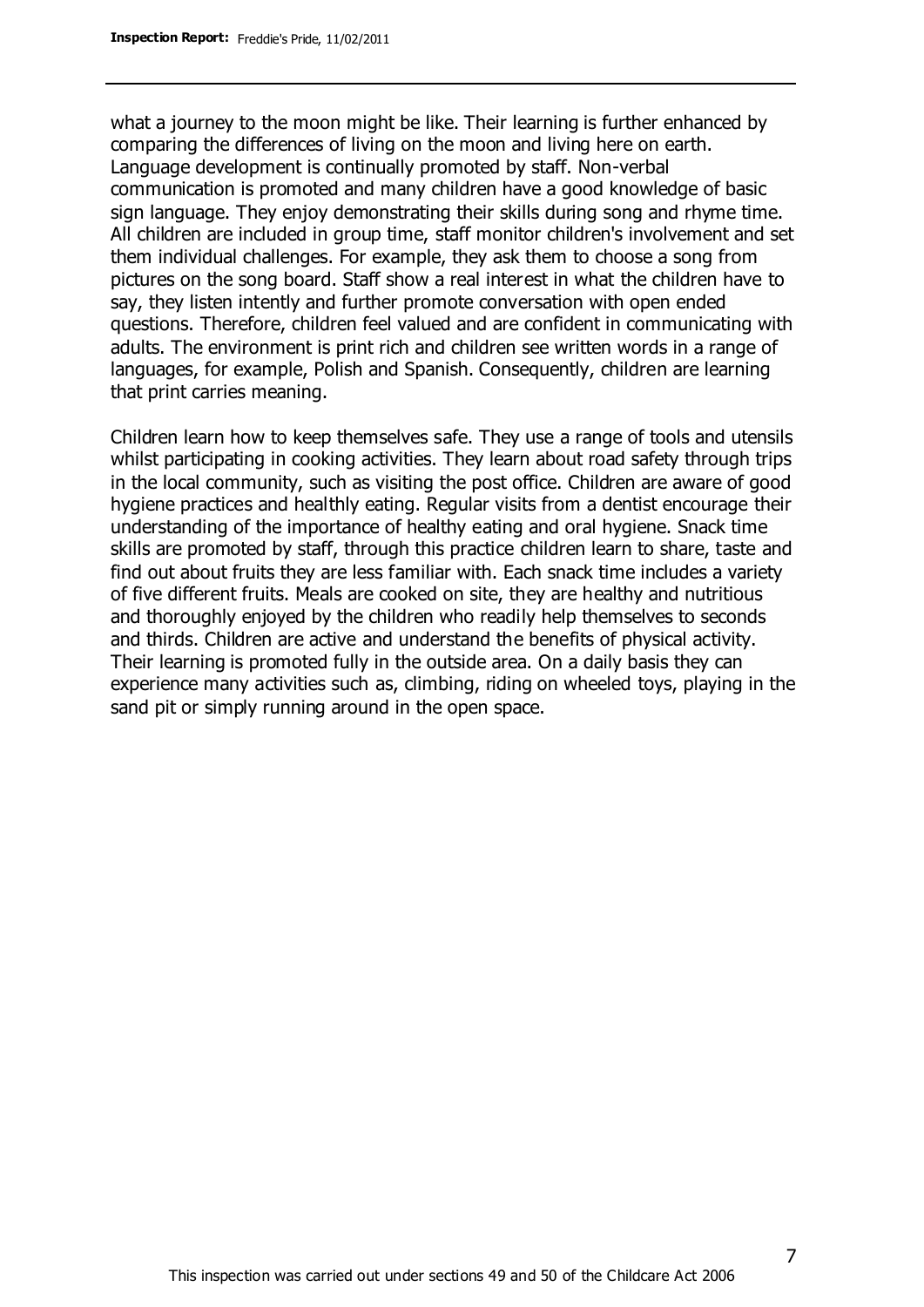### **Annex A: record of inspection judgements**

#### **The key inspection judgements and what they mean**

Grade 1 is Outstanding: this aspect of the provision is of exceptionally high quality Grade 2 is Good: this aspect of the provision is strong Grade 3 is Satisfactory: this aspect of the provision is sound Grade 4 is Inadequate: this aspect of the provision is not good enough

#### **The overall effectiveness of the early years provision**

| How well does the setting meet the needs of the<br>children in the Early Years Foundation Stage? |  |
|--------------------------------------------------------------------------------------------------|--|
| The capacity of the provision to maintain continuous                                             |  |
| improvement                                                                                      |  |

#### **The effectiveness of leadership and management of the early years provision**

| The effectiveness of leadership and management of the             |  |
|-------------------------------------------------------------------|--|
| <b>Early Years Foundation Stage</b>                               |  |
| The effectiveness of leadership and management in embedding       |  |
| ambition and driving improvement                                  |  |
| The effectiveness with which the setting deploys resources        |  |
| The effectiveness with which the setting promotes equality and    |  |
| diversity                                                         |  |
| The effectiveness of safeguarding                                 |  |
| The effectiveness of the setting's self-evaluation, including the |  |
| steps taken to promote improvement                                |  |
| The effectiveness of partnerships                                 |  |
| The effectiveness of the setting's engagement with parents and    |  |
| carers                                                            |  |

#### **The quality of the provision in the Early Years Foundation Stage**

The quality of the provision in the Early Years Foundation Stage | 1

#### **Outcomes for children in the Early Years Foundation Stage**

| <b>Outcomes for children in the Early Years Foundation</b>    |  |
|---------------------------------------------------------------|--|
| <b>Stage</b>                                                  |  |
| The extent to which children achieve and enjoy their learning |  |
| The extent to which children feel safe                        |  |
| The extent to which children adopt healthy lifestyles         |  |
| The extent to which children make a positive contribution     |  |
| The extent to which children develop skills for the future    |  |

Any complaints about the inspection or report should be made following the procedures set out in the guidance available from Ofsted's website: www.ofsted.gov.uk